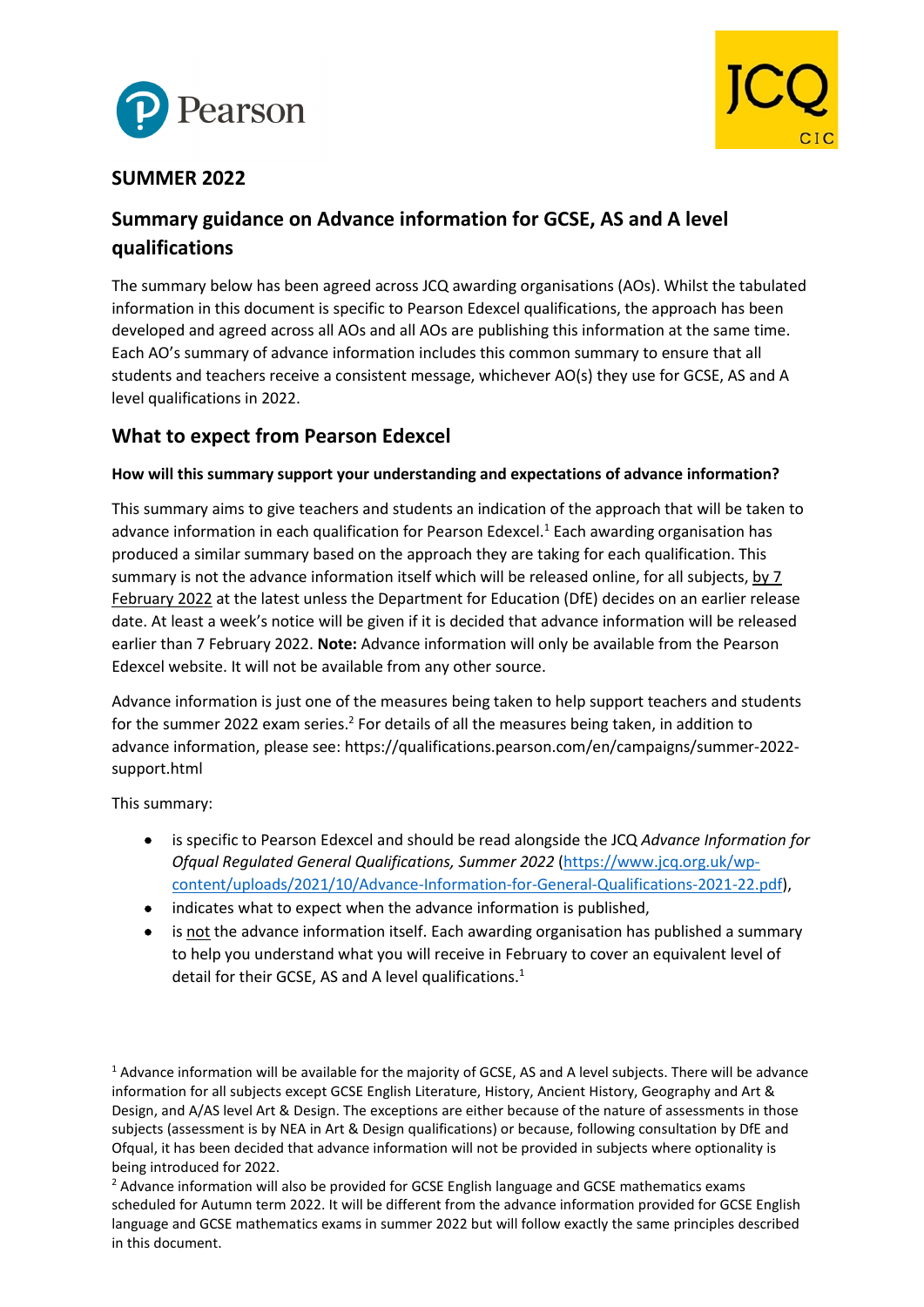## **Why is this summary being published ahead of release of the advance information?**

Advance information is intended to communicate, ahead of the examinations, the focus of the content of the exams or part of the exams that will be assessed in the examination papers.<sup>1</sup> As stated by DfE, the purpose of advance information is to support revision. The principles applied to every subject by each awarding organisation when developing advance information are the same,

- We have avoided providing so much detail that answers to likely questions could be pre-prepared and memorised.
- We have made sure advance information does not:
	- undermine the value of the qualification in supporting student progression,
	- directly provide answers to other, potentially low tariff (mark), questions,
	- compromise the capability of the examinations to sufficiently differentiate between students' performances.

A consequence of the agreed principles for advance information is that it will not always be possible to detail everything that is in the examination. In some cases, this would risk undermining good education, progression, or fair results; in others it would be unhelpful to teachers and students, for example by listing all topics which could lead to excessive teaching or revision on areas that are worth few marks. This means that in some subjects for instance the advance information will not apply to certain papers or parts of papers.

We have produced this summary to help teachers and students better understand some of the restrictions on advance information (for example what can be covered and so you know what to expect for the subjects you teach or study), to aid planning in advance of the release of advance information.

#### **Key points to remember for advance information. It**

- can be used flexibly by centres to achieve its purpose of supporting revision. Advance information should not, however, be used to narrow teaching and learning.
- can be used by teachers in supporting their students' revision and referred to by students in their revision and final examination preparation.
- cannot be brought into the examinations.
- will not be at a level that allows questions to be predicted or answers prepared.

A good, broad understanding of all the content of the specification is always the best preparation for success in an examination. Teachers and students should bear in mind that prior learning in a key idea or topic area might provide useful knowledge and understanding and be required for students to be able to answer questions fully. This is particularly the case, for instance, for synoptic $3$  questions and those questions marked using a levels of response mark scheme.

Students' preparation for examinations should continue to focus on knowledge and understanding that can be applied appropriately in the context of unseen examination questions.

For FAQs on advance information please see https://www.jcq.org.uk/

If you have any queries on the information provided in this document please contact <https://qualifications.pearson.com/en/contact-us.html>

 $3$  Synoptic questions are those that give students the opportunity to draw together knowledge, skills and understanding from across the full course of study.